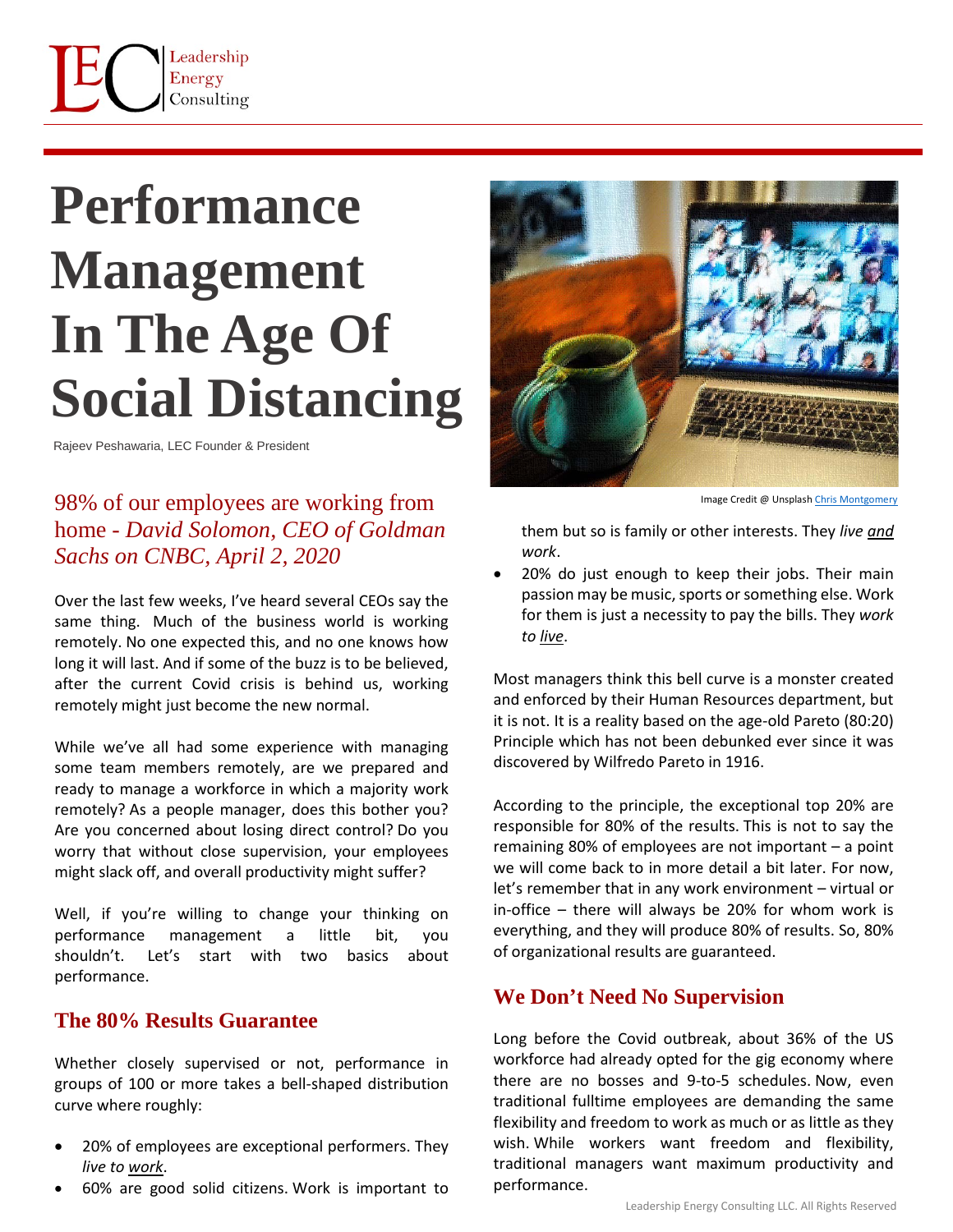This looks like a zero-sum game in which for one party to win, the other must lose; but it can be turned into a huge win-win for both sides.

## **Here's how:**

Imagine telling your fulltime employees that they can choose to work as much or as little as they want, that there will be minimum supervision, but their compensation and rewards will be in line with their choices. In such an environment, there will be honest contracts between managers and employees. 20% will come forward and say they want to be challenged to the maximum because work is their main priority. 60% will opt to do great support work, but they need some flexibility for other priorities as well. The remaining 20% will want to do minimum work just to keep their job and pay the bills.

Let's turn our bell curve into a performance choice board (PCB) as shown below:



For decades, companies all over the world have tried to enforce the one-size-fits-all *(everyone must stretch themselves to the maximum at their job)* performance management philosophy, but it hasn't worked. Much to their frustration, the 20:60:20 bell curve has prevailed.

Why not accept this reality and replace it with individualized PCB contracts for each employee; and pay accordingly? Managers will now be able to pay their highest performers much more than the rest, and the rest will not feel cheated because they will be paid according to their own choice. Instead of feeling unduly stressed about having to stretch themselves beyond their wishes, now the *live-and-work* 60% and the *work-to-live* 20% can go about their contracted work with less stress and more happiness.